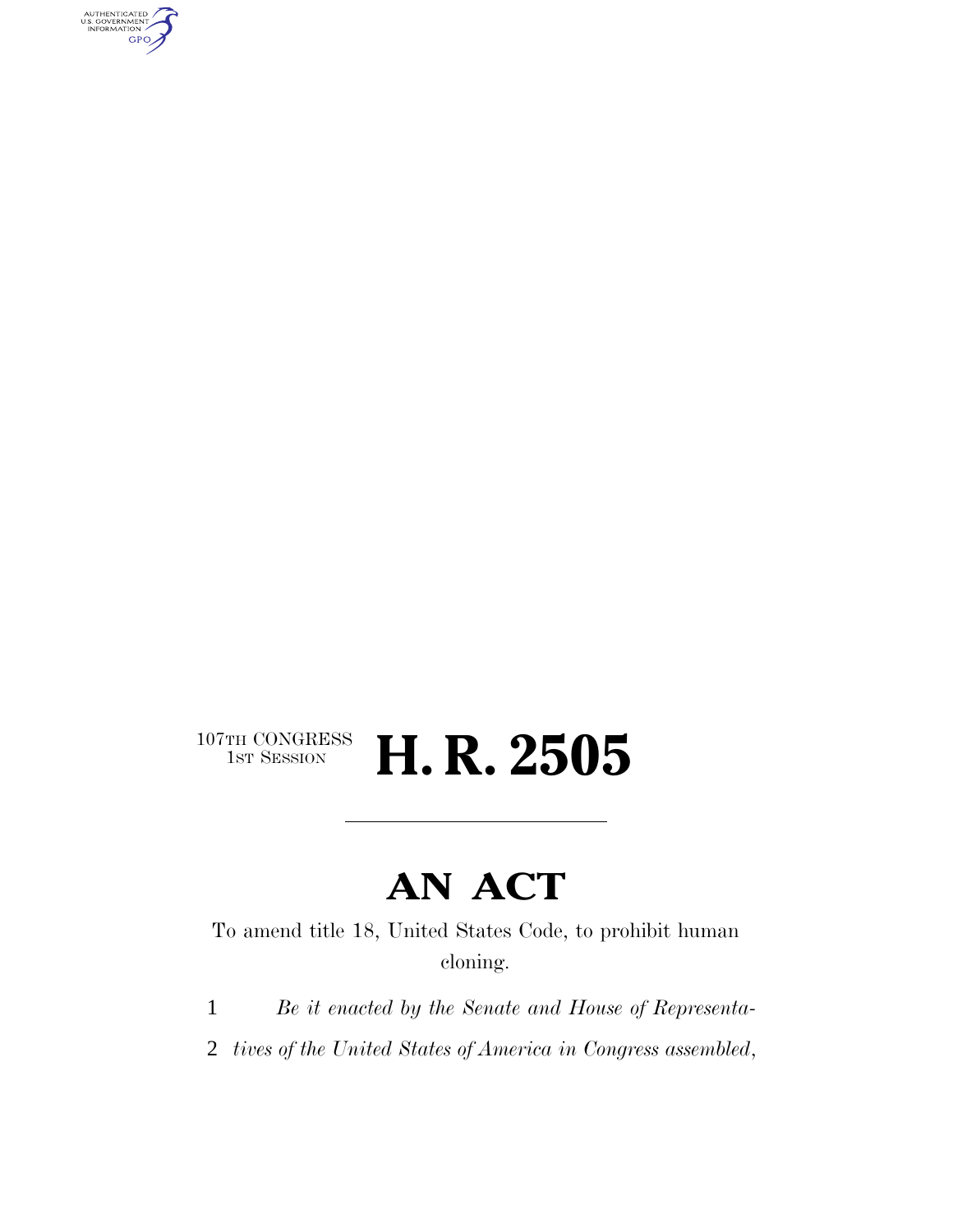#### **SECTION 1. SHORT TITLE.**

This Act may be cited as the ''Human Cloning Prohi-

bition Act of 2001''.

## **SEC. 2. PROHIBITION ON HUMAN CLONING.**

 (a) IN GENERAL.—Title 18, United States Code, is amended by inserting after chapter 15, the following:

## **''CHAPTER 16—HUMAN CLONING**

''Sec. ''301. Definitions. ''302. Prohibition on human cloning.

### **''§ 301. Definitions**

''In this chapter:

10 ''(1) HUMAN CLONING.—The term 'human cloning' means human asexual reproduction, accom- plished by introducing nuclear material from one or more human somatic cells into a fertilized or unfertilized oocyte whose nuclear material has been removed or inactivated so as to produce a living or- ganism (at any stage of development) that is geneti- cally virtually identical to an existing or previously existing human organism.

19 "(2) ASEXUAL REPRODUCTION.—The term 'asexual reproduction' means reproduction not initi-ated by the union of oocyte and sperm.

22 "(3) SOMATIC CELL.—The term 'somatic cell' means a diploid cell (having a complete set of chro-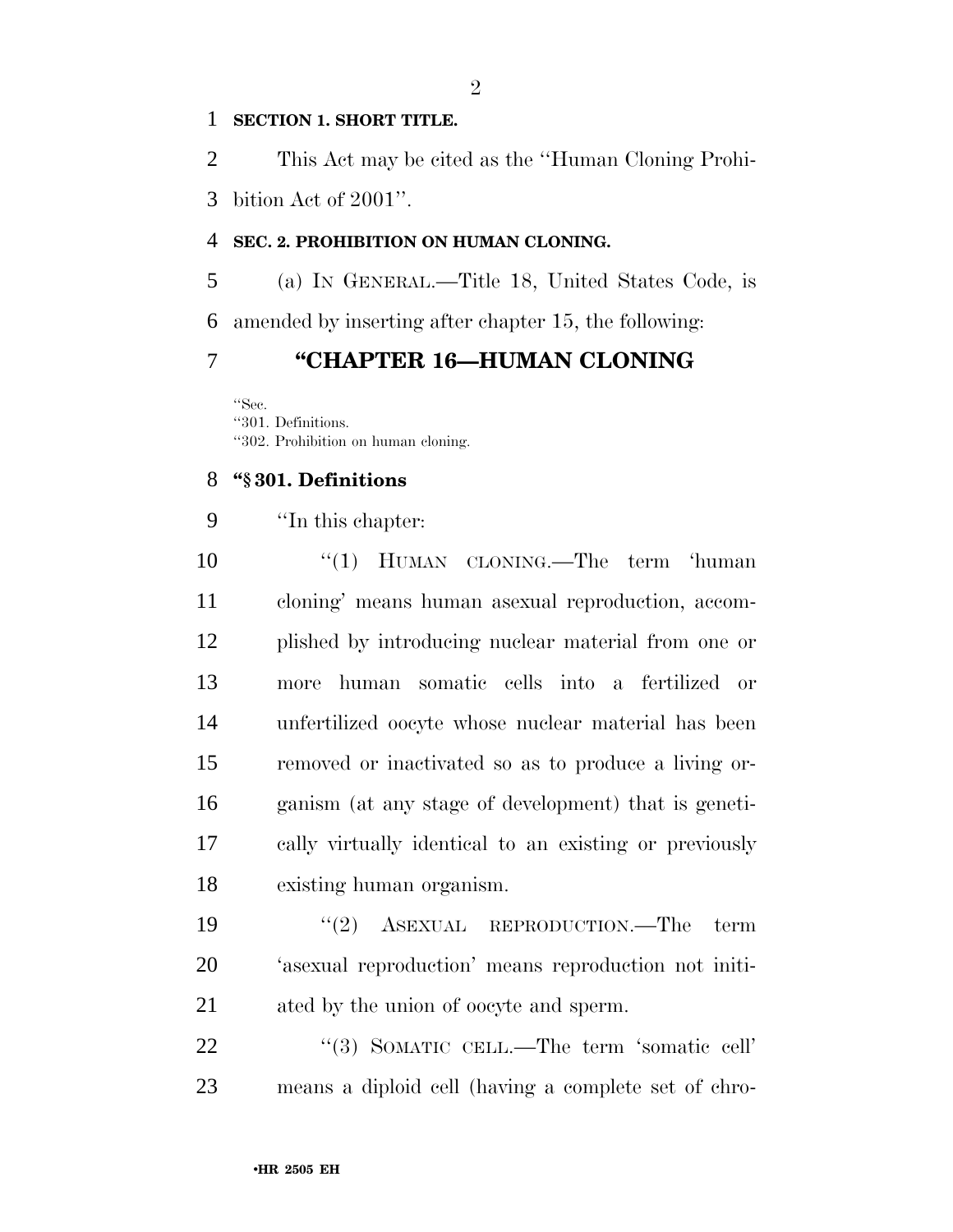mosomes) obtained or derived from a living or de- ceased human body at any stage of development. **''§ 302. Prohibition on human cloning** ''(a) IN GENERAL.—It shall be unlawful for any per- son or entity, public or private, in or affecting interstate commerce, knowingly—  $\frac{u(1)}{2}$  to perform or attempt to perform human cloning;  $\frac{1}{2}$  to participate in an attempt to perform human cloning; or  $\frac{11}{2}$  ''(3) to ship or receive for any purpose an em- bryo produced by human cloning or any product de- rived from such embryo. ''(b) IMPORTATION.—It shall be unlawful for any per- son or entity, public or private, knowingly to import for any purpose an embryo produced by human cloning, or any product derived from such embryo. 18 "(c) PENALTIES.—  $\frac{1}{2}$  (1) CRIMINAL PENALTY.—Any person or enti- ty that violates this section shall be fined under this 21 title or imprisoned not more than 10 years, or both. 22 "'(2) CIVIL PENALTY.—Any person or entity that violates any provision of this section shall be subject to, in the case of a violation that involves the derivation of a pecuniary gain, a civil penalty of not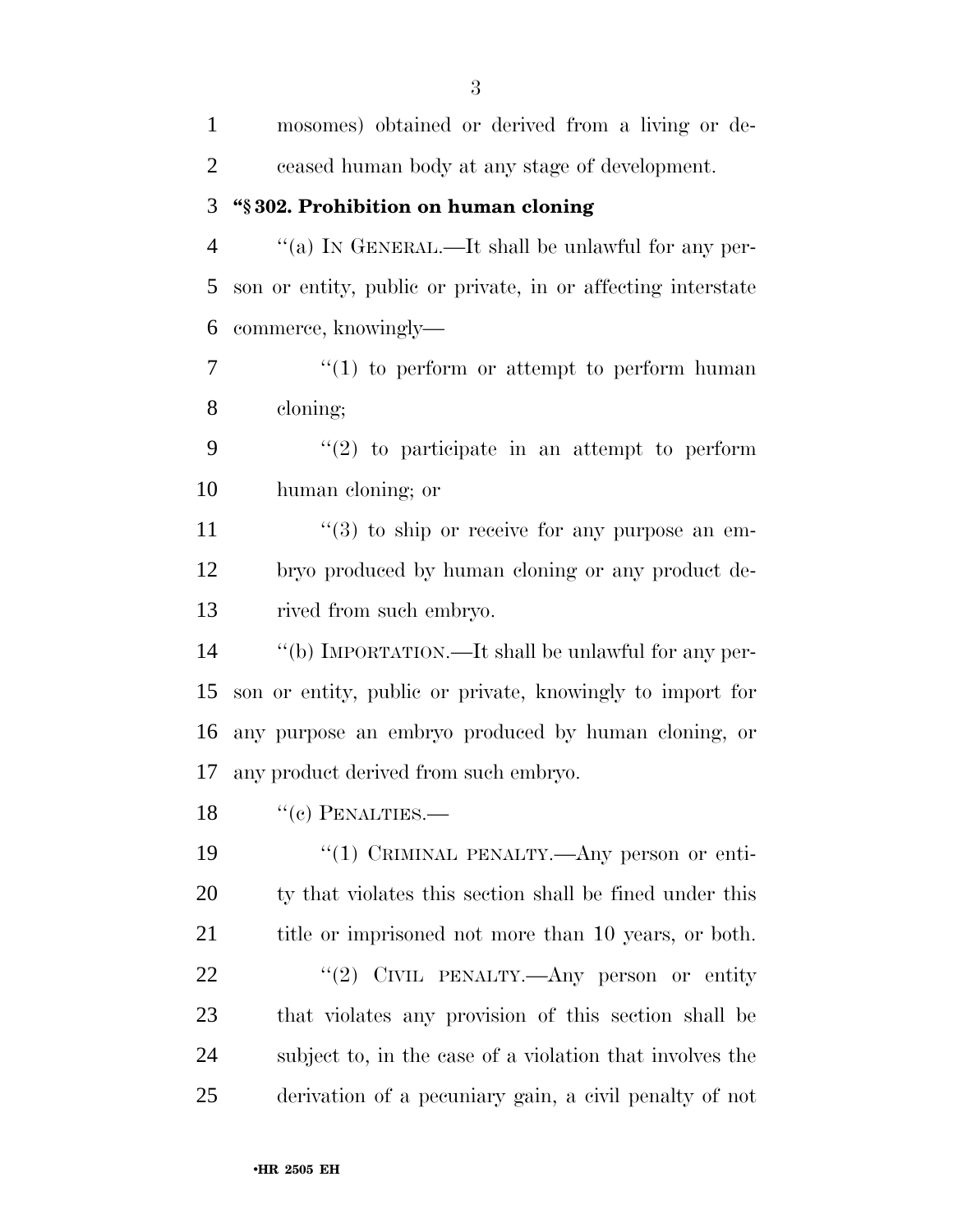less than \$1,000,000 and not more than an amount equal to the amount of the gross gain multiplied by 2, if that amount is greater than \$1,000,000.

 ''(d) SCIENTIFIC RESEARCH.—Nothing in this sec- tion restricts areas of scientific research not specifically prohibited by this section, including research in the use of nuclear transfer or other cloning techniques to produce molecules, DNA, cells other than human embryos, tissues, organs, plants, or animals other than humans.''.

 (b) CLERICAL AMENDMENT.—The table of chapters for part I of title 18, United States Code, is amended by inserting after the item relating to chapter 15 the fol-lowing:

# **''16. Human Cloning** .......................................................................... **301''.**

### **SEC. 3. STUDY BY GENERAL ACCOUNTING OFFICE.**

 (a) IN GENERAL.—The General Accounting Office shall conduct a study to assess the need (if any) for amendment of the prohibition on human cloning, as de- fined in section 301 of title 18, United States Code, as added by this Act, which study should include—

 (1) a discussion of new developments in medical technology concerning human cloning and somatic cell nuclear transfer, the need (if any) for somatic cell nuclear transfer to produce medical advances, current public attitudes and prevailing ethical views concerning the use of somatic cell nuclear transfer,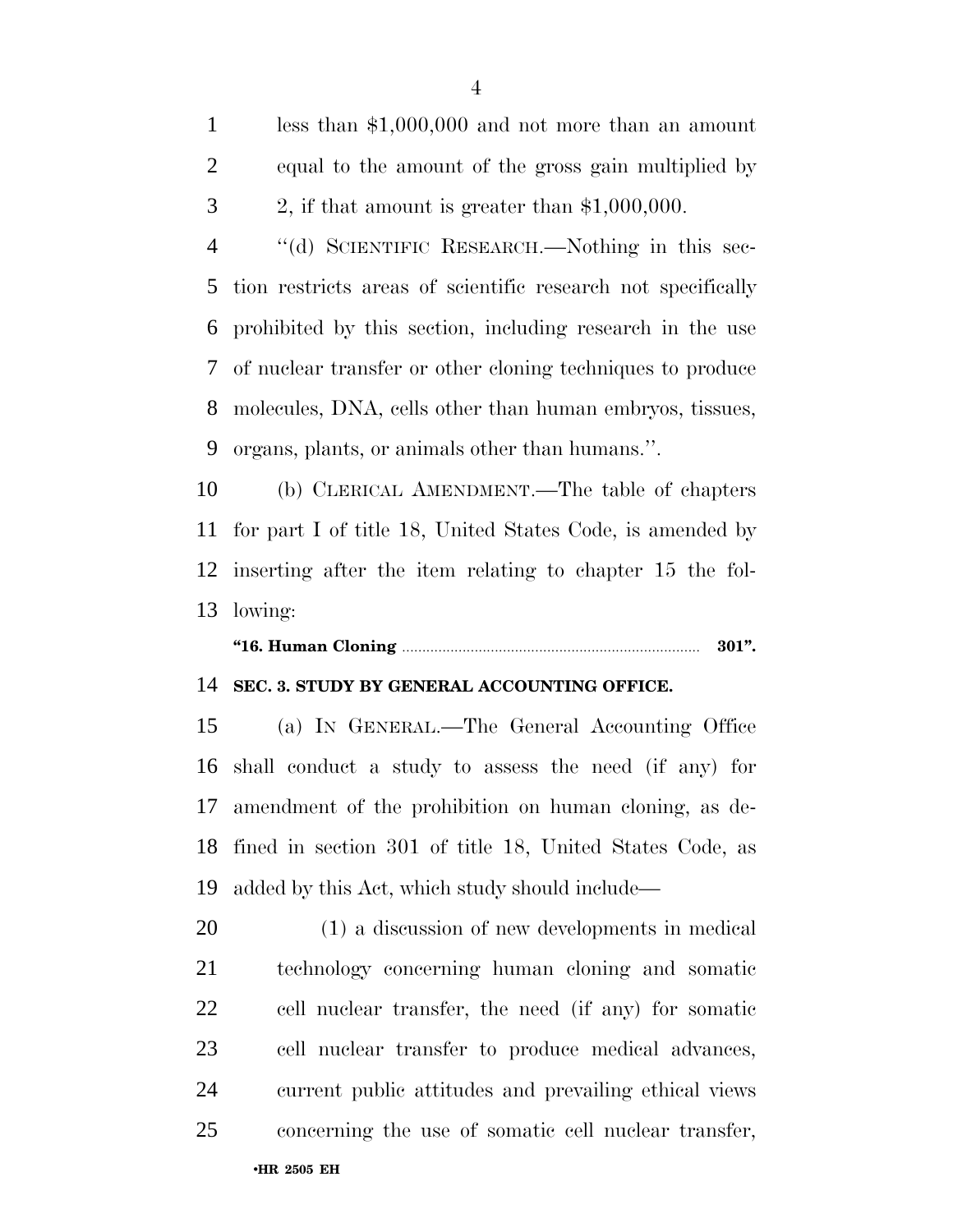| $\mathbf{1}$   | and potential legal implications of research in so-                                                                                                                                                                                                                                                                                                                                       |
|----------------|-------------------------------------------------------------------------------------------------------------------------------------------------------------------------------------------------------------------------------------------------------------------------------------------------------------------------------------------------------------------------------------------|
| 2              | matic cell nuclear transfer; and                                                                                                                                                                                                                                                                                                                                                          |
| 3              | (2) a review of any technological developments                                                                                                                                                                                                                                                                                                                                            |
| $\overline{4}$ | that may require that technical changes be made to                                                                                                                                                                                                                                                                                                                                        |
| 5              | section 2 of this Act.                                                                                                                                                                                                                                                                                                                                                                    |
| 6              | (b) REPORT.—The General Accounting Office shall                                                                                                                                                                                                                                                                                                                                           |
|                | 7 transmit to the Congress, within 4 years after the date                                                                                                                                                                                                                                                                                                                                 |
|                | 8 of enactment of this Act, a report containing the findings                                                                                                                                                                                                                                                                                                                              |
| 9              | and conclusions of its study, together with recommenda-                                                                                                                                                                                                                                                                                                                                   |
|                | 10 tions for any legislation or administrative actions which                                                                                                                                                                                                                                                                                                                              |
|                | 11 it considers appropriate.                                                                                                                                                                                                                                                                                                                                                              |
|                | $\mathbf{I}$ $\mathbf{I}$ $\mathbf{I}$ $\mathbf{I}$ $\mathbf{I}$ $\mathbf{I}$ $\mathbf{I}$ $\mathbf{I}$ $\mathbf{I}$ $\mathbf{I}$ $\mathbf{I}$ $\mathbf{I}$ $\mathbf{I}$ $\mathbf{I}$ $\mathbf{I}$ $\mathbf{I}$ $\mathbf{I}$ $\mathbf{I}$ $\mathbf{I}$ $\mathbf{I}$ $\mathbf{I}$ $\mathbf{I}$ $\mathbf{I}$ $\mathbf{I}$ $\mathbf{$<br>$\mathbf{D}$ $\mathbf{H}$ $\mathbf{H}$ $\mathbf{H}$ |

Passed the House of Representatives July 31, 2001. Attest:

*Clerk.*